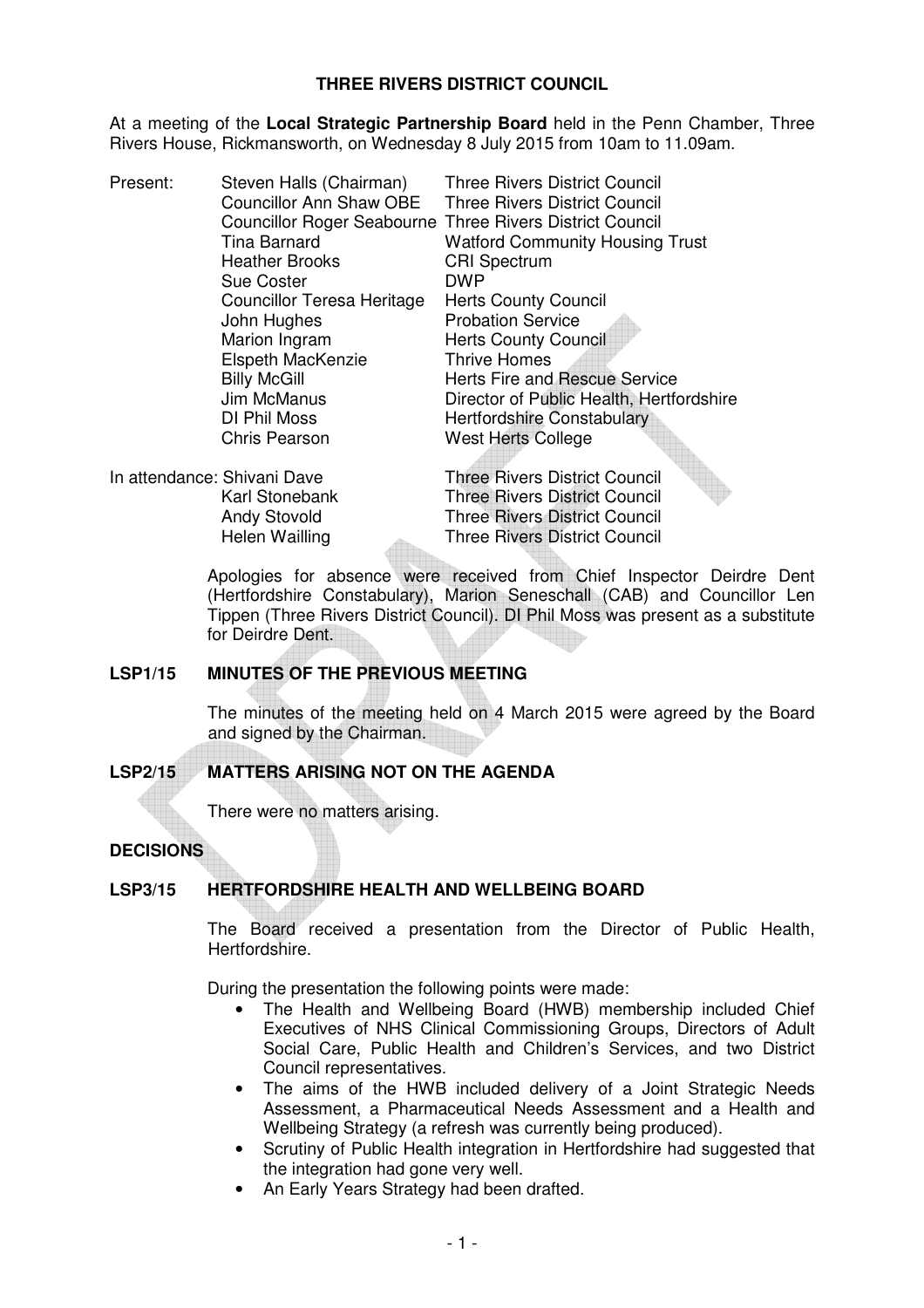- From October 2015 County Councils would be taking responsibility for health visitors.
- Hertfordshire had signed up to a 'Halve it!' approach to HIV diagnosis. There was particularly an issue for women being missed in diagnosis.
- The HWB Conference the next day would launch the 'Year of Mental Health.' This would include working in schools to reduce the stigma of mental health. A review of Child and Adolescent Mental Health Services had just been completed.
- A national pre-diabetes screening programme was being rolled out, and physical activity strategies were important in getting people moving to reduce weight and to reduce inflammation caused by sitting still for a long time.
- Prevention was the main message in the Health and Wellbeing Strategy.
- Early estimates of the avoidable cost for the following conditions in Hertfordshire per year: musculoskeletal health - £200m; obesity - £80m; poor management of long term conditions - £320m.

 A Member suggested that health screening could shift cost, as it would lead people to live longer. The Director of Public Health said that primary prevention needed to be carried out at the same time as secondary and tertiary prevention, to avoid spreading the cost.

 A Member asked how housing associations could be engaged. Councillor Heritage said that Hertfordshire County Council had a work stream which included housing and planning. The Herts Lifestyle Legacy Partnership also had a seat for housing associations.

# **LSP4/15 GET ACTIVE – THREE RIVERS' PHYSICAL ACTIVITY STRATEGY**

The report presented the LSP Board Three Rivers' Physical Activity Strategy, 'Get Active,' and sought partner agencies' endorsement of the Strategy and its targets.

Andy Stovold told the Board the following:

- Physical inactivity (less than 30 minutes of physical activity per week) cost the health economy £1.3m a year in the Three Rivers District. 29% of adults in Three Rivers District were physically inactive. Data for children and young people was less reliable so no targets had been set on that. The improvement target for adults was to reduce the 29% by 1% per year.
	- Active lifestyles were linked with community safety, to ensure environments for physical activity were safe.
- The quickest return on investment in physical activity was for employers, with a decrease in sickness absence. More work was needed on the return on investment and on modelling. An Action Plan would come out of the Strategy.
- The Council was preparing a Plan for Year 2 of the District funding Offer.
- The performance reward grant which remained was increasing due to the pay back of a loan made to the Maple Cross Club. The aim was to use this money to invest in software to aid in physical activity referrals. This software was already used around the UK. The purchase cost could be driven down if more District Councils were involved in the commissioning.

A Member said that a large number of residents they had spoken to had asked for outdoor gym equipment, as it was free of charge and local.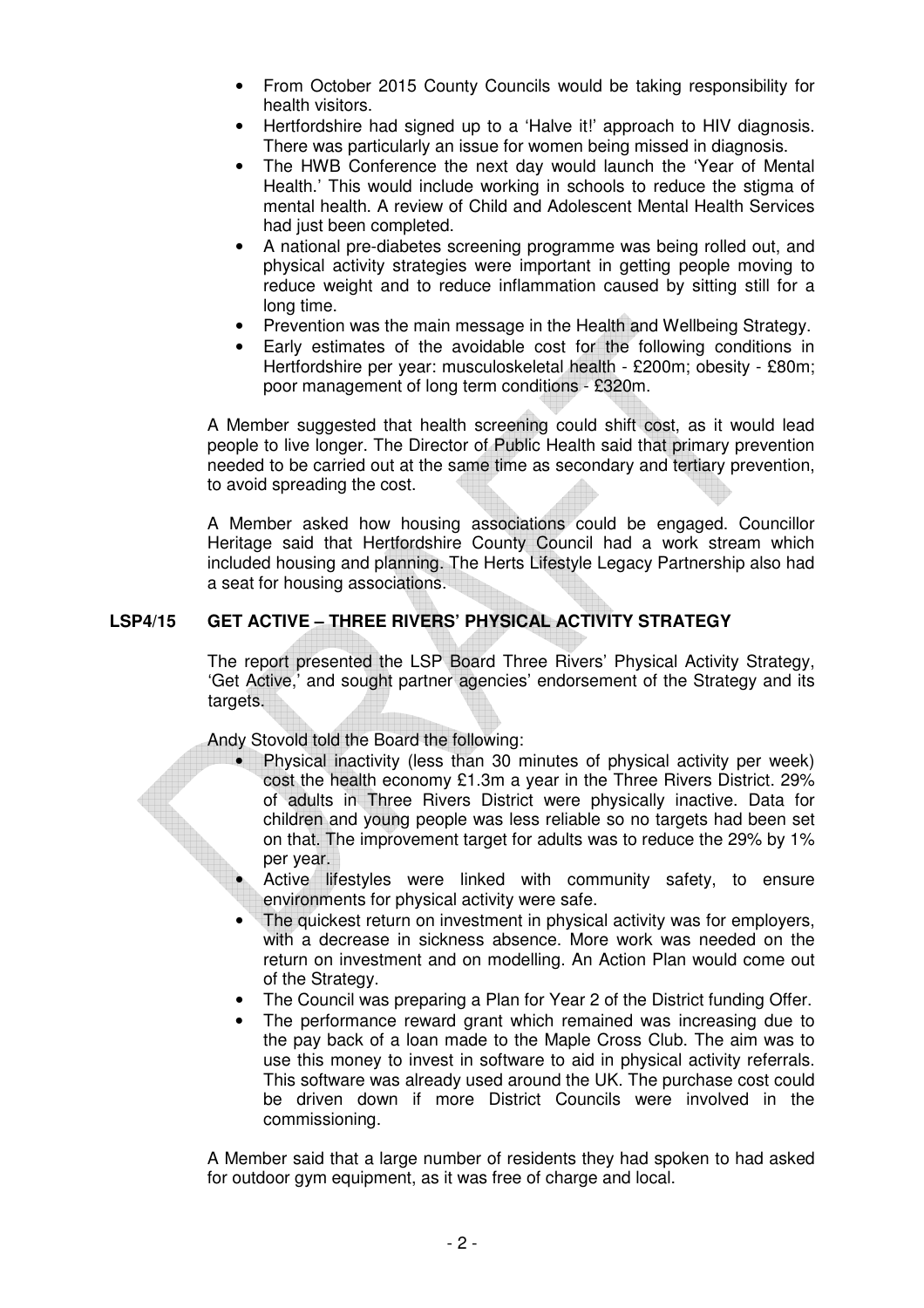Councillor Theresa Heritage said that she was not sure that there was an evidence base for outdoor gym equipment, but suggested that this could be funded out of the District Offer or Housing Association funding.

Andy Stovold said that solutions which were free of charge were important. The current GP referral programme referred people to gyms, and some people could not afford to pay for this. Health walks and park runs were other examples of free activities.

The challenge was in triggering an inactive person to become active, and this was mostly done through referrals.

A Member referred to the software being proposed and said that this would have to be purchased in conjunction with the GP Localities for it to be effective.

A Member referred to the Early Years Strategy, and said that evidence showed that young children would play if provided with the right environment.

The Director of Public Health said that the National Play Council had identified a range of benefits in young people playing. Young people needed more physical activity than adults. The 'Twenty's Plenty' campaign aimed to make the environment safer for young people.

The Director of Public Health said that this Physical Activity Strategy stood out above many others in the country.

### **ACTION AGREED**

 **That the LSP Board endorsed the Physical Activity Strategy 'Get Active' and commits to working in partnership to achieve the priorities and targets laid out in it.** 

 **That the LSP Board agreed the capital expenditure on the referral software from the remaining balances of the Performance Reward Grant.** 

# **LSP5/15 HEALTH AND WELLBEING PARTNERSHIP UPDATE**

This report updated the LSP Board on the priorities set by the Watford and Three Rivers Health and Wellbeing Partnership for the use of its partnership budget and provided information on the Sexual Health profile of Three Rivers District.

 In Three Rivers District, £4000 per year of the District Offer funding had been put aside for local voluntary organisations to bid for through the Health and Wellbeing Partnership. It had been agreed to prioritise bids in regard to tackling obesity and in regard to sexual health.

The following was noted:

- A sexual health profile published recently had shown that Watford had the highest HIV prevalence in Hertfordshire whilst Three Rivers District had the poorest late diagnosis rate for HIV in Hertfordshire.
- Although unsuccessful, a bid had been made to the Youth Innovation Fund to support a multi-agency approach to HIV testing and chlamydia screening in Three Rivers District. It remained a goal to increase joint promotion of services.
- There were opportunities for more partnership working with sexual health providers through the Cross-Herts Sexual Health Partnership Group.